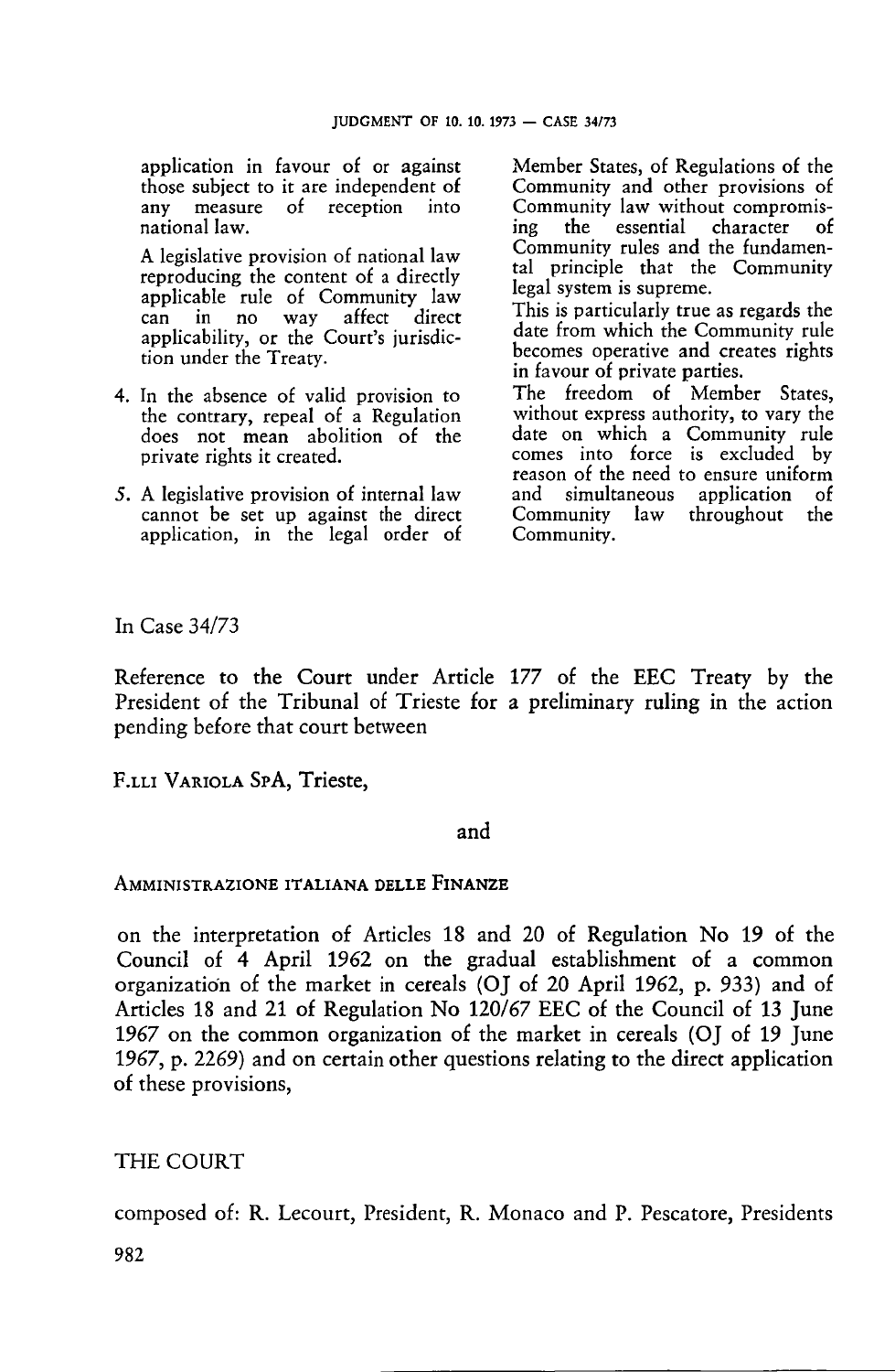of Chambers, A. M. Dormer, J. Mertens de Wilmars, H. Kutscher, C. Ó Dálaigh, M. Sørensen (Rapporteur) and Lord Mackenzie Stuart, Judges,

Advocate-General: A. Trabucchi Registrar: A. Van Houtte

gives the following

## **IUDGMENT**

# Issues of fact and of law

I — Facts and procedure

The facts and procedure may be summarized as follows:

1. Article 18 (1) of Regulation No 19 prohibits 'the levying of any customs duty or charge having equivalent effect' on imports coming from Member States as being 'incompatible with the application of the system of<br>intra-Community levies'. Similarly, intra-Community<br>Article 20 (1) of the Regulation stipulates: 'The application of the system of levies against third countries entails the abolition of the imposition of any<br>customs duty or charge having customs duty or charge having equivalent effect on imports coming from third countries'. Articles 18 and 20 of Regulation No 19 came into force on 30 July 1962 (see Regulation No 49/62, OJ 1962, p. 1571).

Regulation No 120/67 EEC of the Council prohibits 'the levying of any<br>customs duty or charge having duty or equivalent effect' in the internal trade of the Community (Article 21 (1)) and in trade with third countries (Article 18 (2)). Under Article 33 of the Regulation, established by this Regulation shall apply from <sup>1</sup> July 1967...'; under the same article, Regulation No 19 was repealed on <sup>1</sup> July 1967.

2. On 15 April 1965, the firm of Variola Brothers imported, *inter alia,* a quantity of cereals from Argentina and, on 27 September 1967, a quantity of cereals from Canada.

On the first importation, the firm was required to pay the following sums to the customs office at Trieste:

(a) 13 310 lire as administration duty,

(b) 5 000 lire as statistics duty, and

(c) <sup>1</sup> 500 lire as unloading charge;

and on the second importation, it had to pay:

(a) 252 850 lire as administration duty,

(b) 100 000 lire as statistics duty, and

(c) 30 000 lire as unloading charge.

On 2 January 1973, before the President of the Tribunal of Trieste, the firm commenced proceedings for an injunction against the Administration of Finance in order to obtain repayment of the amounts improperly levied as administration duty, statistics duty and unloading charge. Specifically, the firm contended that the abovementioned duties and charges are in their nature charges having equivalent effect to customs duties which, by virtue of Regulation No 19/62 and 120/67, the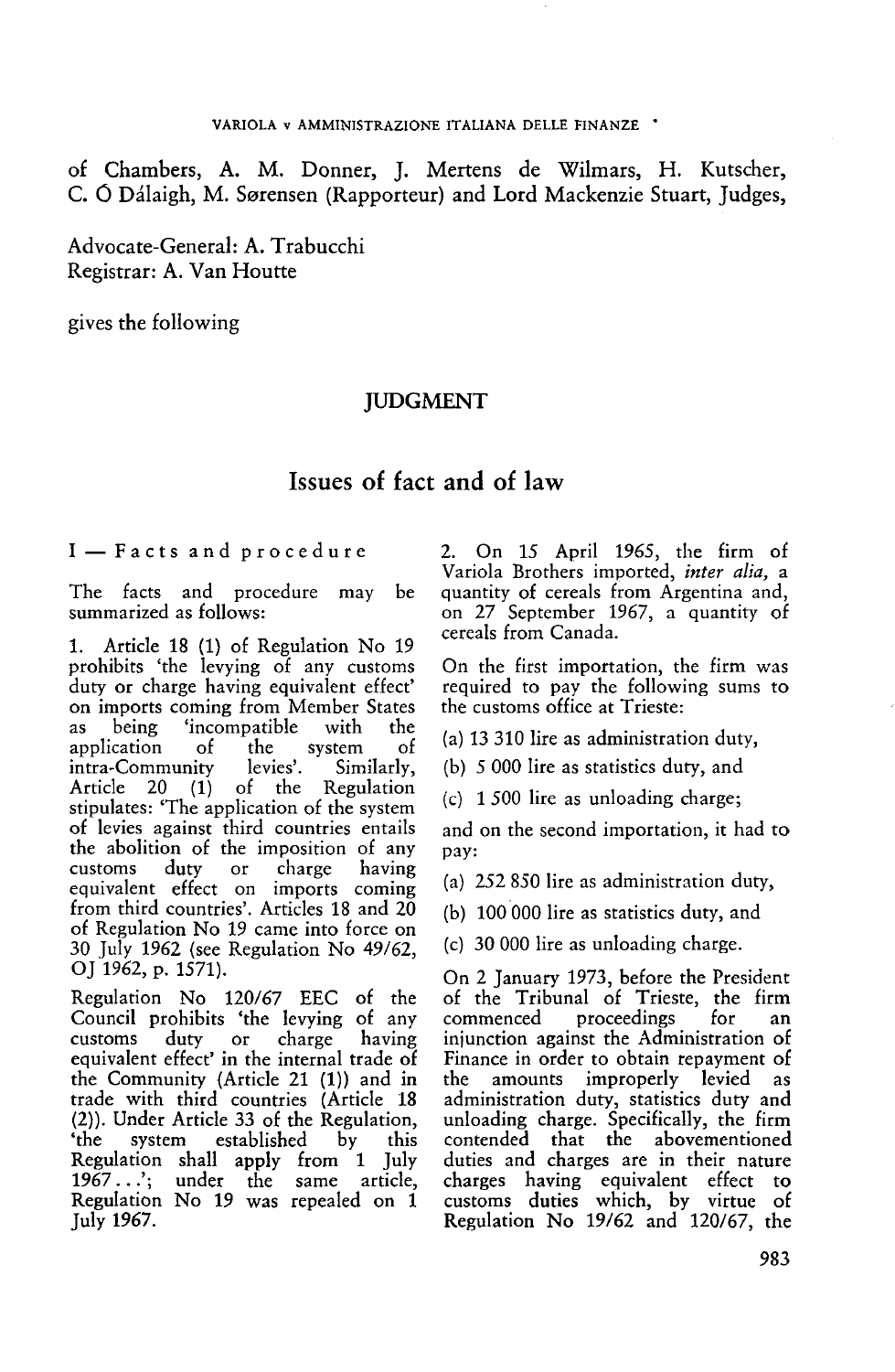Italian State could no longer impose after 30 July 1962 and that, as they were unlawfully applied, the Italian Government must now refund the amounts involved.

3. By order of 12 January 1973, the President of the Tribunal of Trieste decided to defer judgment and to request the Court of Justice to give a preliminary ruling under Article 177 of the Treaty on the following questions:

- 1. Whether the meaning of 'charge having equivalent effect<sup>7</sup> in Articles 18 and 20 of Regulation 19/62 and Article 18 and 21 of Regulation 120/67 is the same as in Articles 9 *et seq.* of the Treaty.
- 2. Whether a tax (or pecuniary burden) which is imposed solely on imported<br>goods  $\rightarrow$  whether coming from  $\cos \rightarrow \sin \theta$ Member countries or from third countries — by reason solely of the fact that they are unloaded in national ports, constitutes <sup>a</sup> charge having equivalent effect within the meaning of Articles 9 *et seq.* of the Treaty and is therefore prohibited by Articles 18 and 20 of Regulation 19/62 and Articles 18 and 21 of Regulation 120/67 in the case of importation of cereals either from Member countries or from third countries.
- 3. Whether Articles 18 and 20 of Regulation 19/62 and Articles 18 and 21 of Regulation 120/67 must be considered rules directly applicable within the legal order of the Member States.
- 4. Whether on the basis of Article 189 of the Treaty the insertion of the abovementioned provisions into the legal order of the Member States which would arise in general from the national law ratifying the EEC Treaty — must be held to have been effected in particular also by means of individual internal enactments which reproduce the content of the Community provisions.
- 5. Whether, if Question 4 is answered in affirmative, national enactments — which have the same content as the directly applicable Community provisions have the effect of subjecting the matter dealt with by the the Community Regulations to national legislation, consequently excluding the jurisdiction of the Court of Justice to give judgment on any infringements committed.
- 6. Whether the direct applicability of Articles 18 and 20 of Regulation 19/62 has conferred on private parties subjective rights which national courts must protect.
- 7. Whether, if Question <sup>5</sup> is answered in the affirmative, such subjective rights still remain intact and have not ceased to have effect from <sup>1</sup> July 1962 (or from any other date) following the entry into force of Regulation 120/67 which replaced Regulation 19/62.
- 8. Whether by an enactment of law enacted subsequently to the entry into force of the Community provision, a Member State can modify 'ad libitum' the date from which the prohibition on imposing charges having<br>equivalent effect, envisaged by effect, envisaged Articles 18 and 20 of Regulation 19/62 and Articles 18 and 21 of Regulation 120/67, is effective.

It is clear from the preamble to the order in which the President of the Tribunal of Trieste referred these questions to the Court that

- Question No 2 refers to the fiscal charge on unloading imposed by Royal Decree No 1592 of 21 December 1921 and by Article 27 of Law No 82 of 9 February 1962;
- on the question of the duty for<br>administrative services and the administrative statistics duty, the Tribunal refers to the judgments of the Court in Cases 24/68 and 8/70 in which these duties were held to be charges having equivalent effect to a customs duty;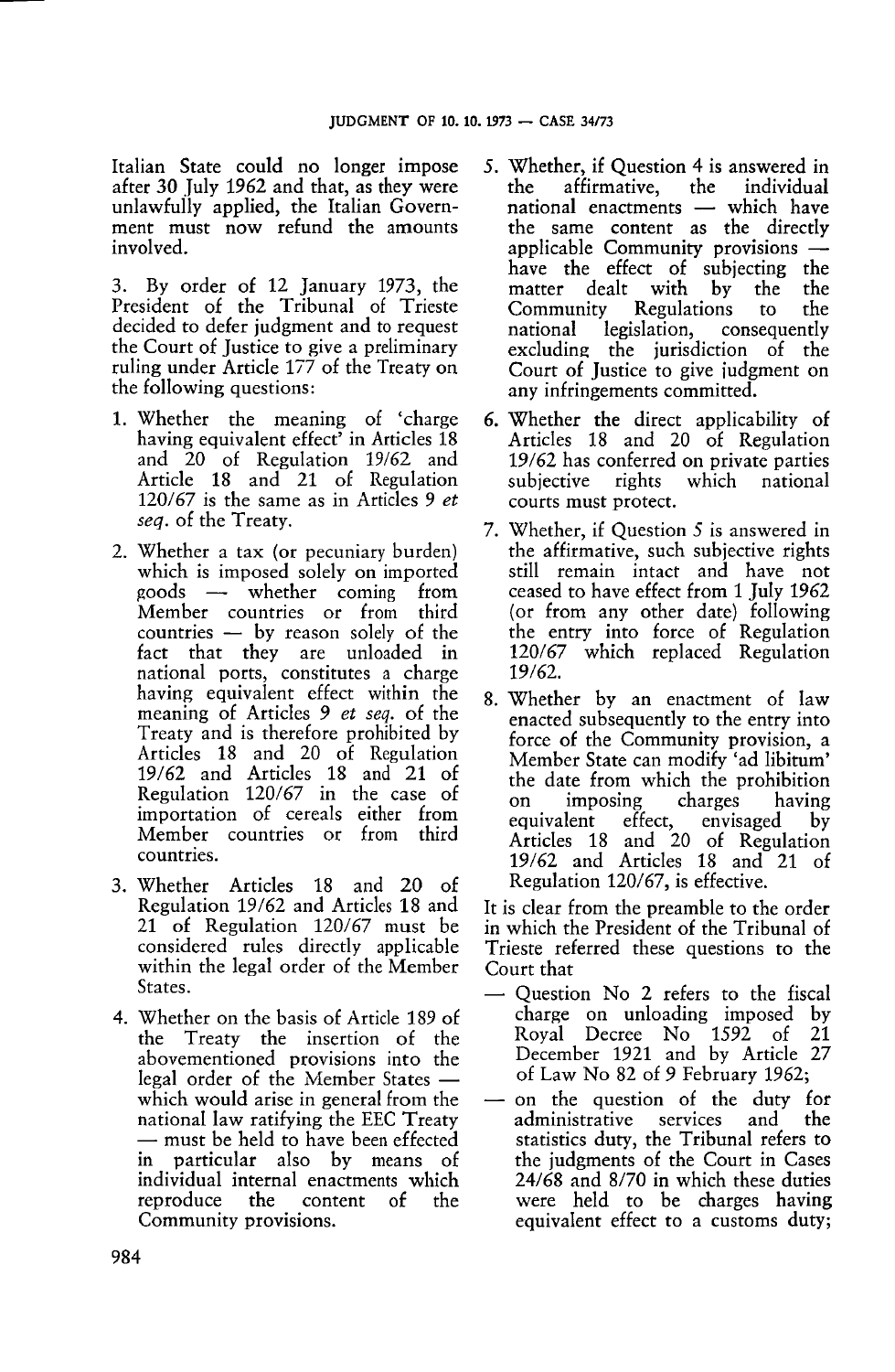- the Tribunal wishes to know whether the prohibition on imposing and maintaining charges having equivalent effect on imports of cereals, coming from member countries or<br>from third countries, became countries. effective from 30 July 1962, the date when Regulation No 19/62 came into force, or only from <sup>1</sup> July 1967, the date when Regulation No 120/67 came into force;
- Question No 5 refers to the fact that the provisions of Regulation No 19/62 were applied to the Italian State by Decree Law No 955 of 30 July 1962 and the provisions of Regulation No 120/67 by Decree Law No 59 of 20 February 1968;
- Question No <sup>8</sup> refers to the fact that by a Law of 1971 (Law No 447 of 24 June 1971) the Italian State decided
	- (a) to abolish administration duties on imports countries as from <sup>1</sup> July 1968 and
	- (b) to abolish administration and statistics duties on imports from third countries only as from <sup>1</sup> August 1971.

4. The order of the President of the Tribunal of Trieste was registered at the Court of Justice on 27 February 1973.

In accordance with Article 20 of the Protocol on the Statute of the Court of Justice of the EEC, written observations were submitted on behalf of the Commission of the European Communities by its legal adviser, Mrs W. Dona-Viscardini, on 7 June 1973 and on 13 June 1973 by Professor G. M. Ubertazzi and Mr F. Capelli on behalf of the defendant in the main action.

After hearing the report of the Judge-Rapporteur and the opinion of the Advocate-General, the Court decided to open the oral procedure without any preparatory inquiry.

The oral observations of the defendant in the main action and of the Commission were made at the hearing on 12 July 1973.

The Advocate-General delivered his opinion at the hearing on 26 September 1973.

### II — Observations presented before the Court

These observations may be summarized as follows:

### *1. On admissibility of the application*

The *Variola company* maintains that there can be no doubt about the admissibility of the reference. According to Article 177 of the Treaty, a reference is not conditional on the existence of defended proceedings before the national court. The latter can, therefore, ask for a<br>preliminary ruling in the case of ruling in the case summary proceedings, such as those brought to obtain an injunction under Articles 633 *et seq.* of the Italien code of civil procedure. This contention is confirmed by decisions of the Court, particularly the judgment delivered in Case 43/71 *(Politi <sup>v</sup> Italian Ministry of Finance,* Rec. 1971).

The submission of the *Commission* on this point is substantially the same as that advanced by the Variola company. In addition, the Commission points out that Questions 4 and 5 do not seem to have a bearing on the provisions in dispute because, at least as regards the prohibition against imposing on imports from third countries charges having equivalent effect to customs duties, these provisions have not been incorporated in the internal measures referred to by the national court. It is nevertheless conceivable that the national court was uncertain whether incorporation of certain provisions of Community Regulations in domestic implementing instruments did not have the effect of subordinating everything within the scope of Community control to national legislation.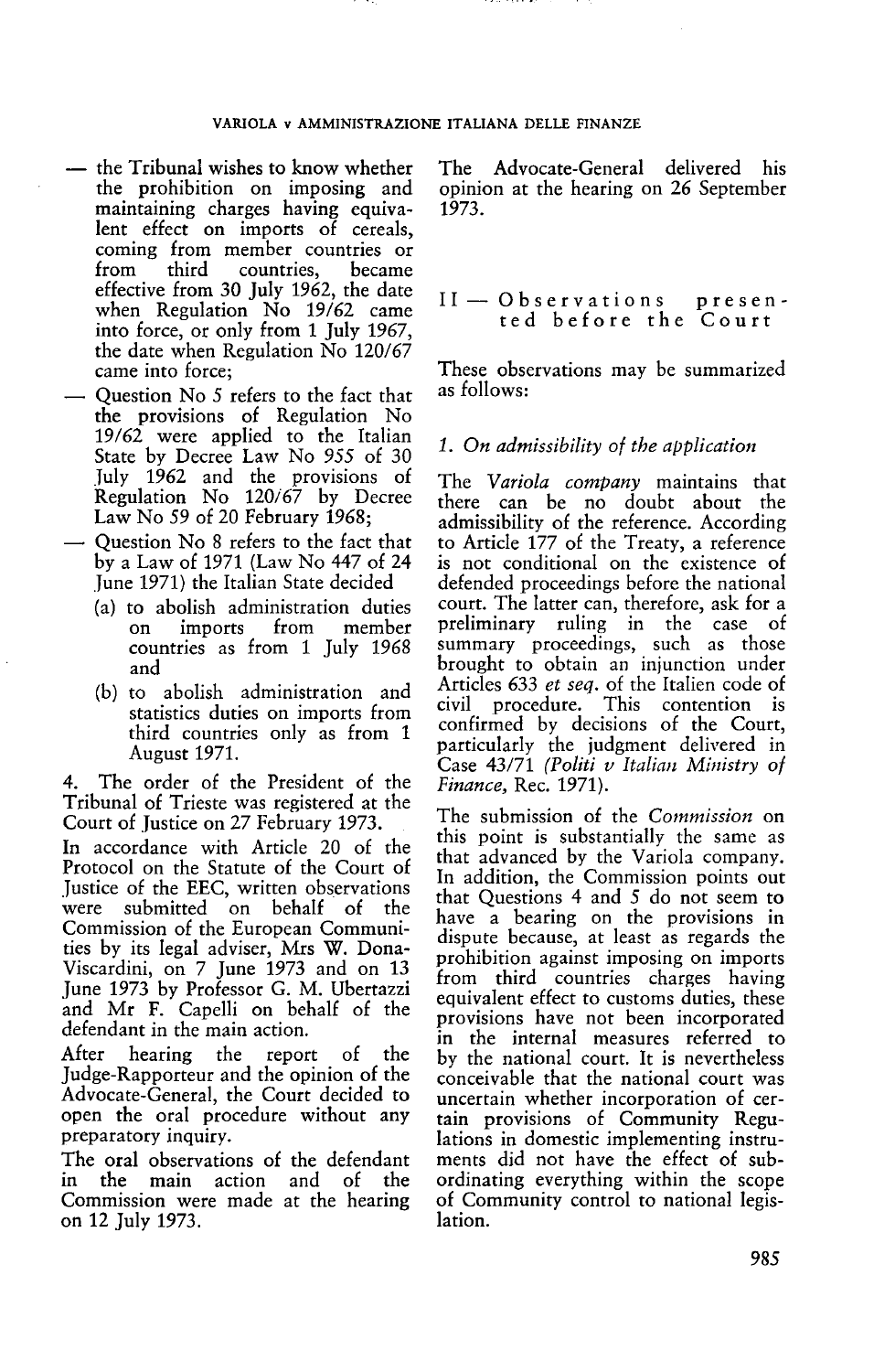## *2. On the substance*

## *On Questions 1 and 2*

According to the *Variola company,* the fiscal charge on unloading possesses all the characteristics of a charge having equivalent effect to a customs duty. The company cites the judgment in Case 24/67 *(Commission <sup>v</sup> Italy,* Rec. 1969). The charge was imposed on the goods imported for the sole reason that they had entered the territory of the State. Any suggestion that this charge might constitute consideration for services rendered is without foundation. In fact, in relation to all national products without exception, goods are unloaded in the ports of the State without payment of any charge being required. Furthermore, the State renders no discernible service in allowing unloading of imported goods in Italian ports.

The *Commission* submits that the concept of charge having equivalent effect has already been clearly defined by the Court: see judgments in Cases 24/68, already cited, and 2 and 3/69 *(Sociaal Fonds voor de Diamantarbeiders v Brachfeld and Sons and Chougol Diamond Co.,* Rec. 1969).

The Commission has considered whether the concept of <sup>a</sup> charge having equivalent effect within the meaning of Article 20 of Regulation No 19 and Article 18 of Regulation No 120/67 is the same as that in Article <sup>21</sup> of the latter Regulation. It has come to the conclusion that, even if the intention behind them is different in each case, the prohibition on levying charges having equivalent effect to customs duties has the same meaning whether applied in the context of intra-Community trade or of trade with third countries.

The Commission submits that the Court has already laid down that, in Regulations concerning the organization of the agricultural markets, the concept of 'charge having equivalent effect' has the same meaning as in Article 9 *et seq.* of the Treaty, without distinguishing in

any way between rules to be applied within the Community and those applicable to third countries (see judgments in Case 43/71, already cited, and in Case 84/71, *Marimex <sup>v</sup> Italian Ministry of Finance,* Rec. 1972).

Recalling that, under the terms of Article 177 of the Treaty, the Court cannot apply Community rules to a specific case, the Commission maintains that the Court can nevertheless rule that a charge imposed for unloading goods coming from abroad — only on imported goods, therefore, and not on national products — constitutes a pecuniary charge affecting foreign goods owing to the fact that they have crossed the frontier. Imposed unilaterally, such a charge would, on the basis of criteria laid down by the Court, undoubtedly constitute a charge having equivalent effect to a customs duty. The Commission maintains that, even though the Court has not excluded the possibility that a monetary charge may represent consideration for <sup>a</sup> service rendered by the public administration, the effect of decisions taken by the Court is to make identification of a charge as in fact constituiting consideration of this kind dependent on satisfying extremely strict criteria. In the Commission's view, these criteria are not satisfied in the present case. The Commission believes that, in the light of these criteria, the unloading charge can be considered as financing the work of maintaining the ports, but this does not amount to a concrete benefit in which it is possible to place <sup>a</sup> value. Importers certainly have an interest in seeing the ports maintained in good condition, but this interest is not peculiar to importers because it is common to all industrial concerns, including those trading in national products.

## *On Questions 3 and 6*

The *Variola company* contends that the provisions of the Regulations cited in the application contain all the features entitling them, on the basis of decisions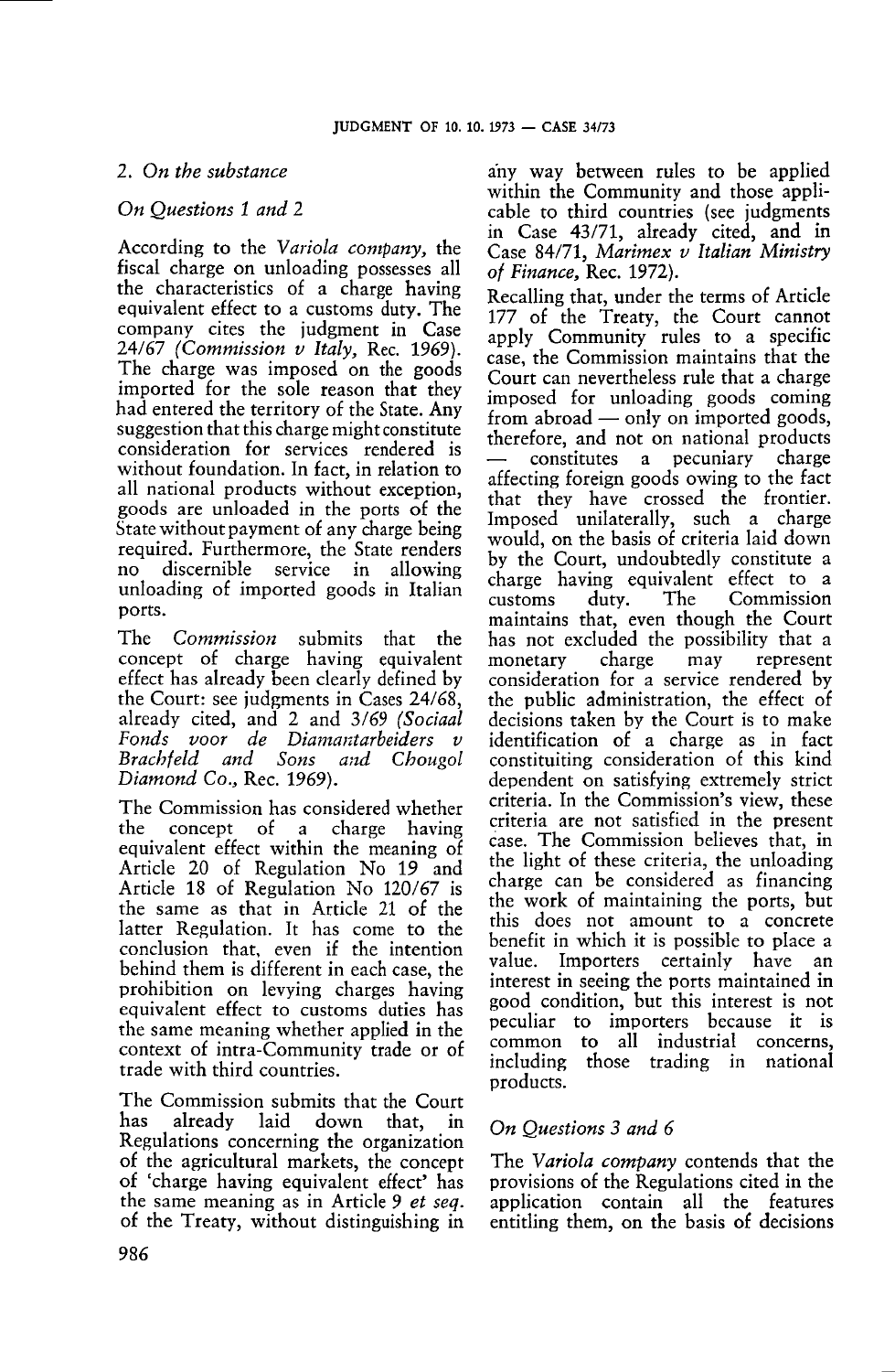of the Court, to be regarded as directly applicable. The provisions are expressed in clear and precise terms, they are not subject to reservations or conditional on subsequent action by Member States or Community institutions, and they are outside the discretionary powers of Member States.

The *Commission* believes that both the spirit and the letter of the provisions in question make them operative within the legal order of each Member State. As the obligation is laid upon Member States not to levy customs duties or charges having equivalent effect, private parties have the corresponding right not to pay charges whose nature or effect is that of a customs duty. Like all subjective rights, these personal rights enjoy the protection of the law in the national courts.

## *On Questions 4 and 5*

The *Variola company* maintains that the questions put by the Tribunal of Trieste refer to a matter which is a serious form of infringement by the Italian Government of Community rules. In Italy, the practice is to implement directly applicable Community rules by means of domestic legislation incorporating the Community provisions in their entirety. This method, in Italy, is subject to very grave risks. Every time an Italian Court is called upon to apply a Community enactment, it has also to reckon with a domestic legal enactment, necessarily subsequent to the other as it reproduces the EEC text, which means that every departure from this text a conflict between Community rule and the subsequent national rule; moreover, the existence of the national legal rule may, when there is doubt, encourage the court to refuse to seek a preliminary ruling from the Court of Justice on the ground that it is only required to interpret the internal rule.

The *Commission* contends that the practice of reproducing the text of directly applicable Community rules in instruments of internal law creates confusion even if the national legislature did not intend to exclude the direct and independent application of Community Regulations. National courts no longer know which rule to follow, that of the Community Regulation or that of the corresponding national legislation. Even if it were <sup>a</sup> question of rules whose texts are identical, the choice of one rather than the other would not be without importance:

- (a) the date of entry into force could be different;
- (b) a preliminary interpretation of the Community rules by the Court would no longer be necessary.

This practice has already been expressly condemned by the Court of Justice (Judgment No 39/72, *Commission <sup>v</sup> Italy,* not yet published).

### *On Question 7*

With regard to the date on which the subjective rights recognized by Community Regulations were brought into being, the *Variola company* maintains that the prohibition on levying charges having equivalent effect was continued without modification by Regulation No<br>120/67, which wholly superseded  $120/67$ , which wholly Regulation No 19/62, and that the prohibition has been maintained without interruption since 30 July 1962.

The *Commission* agrees.

## *On Question 8*

In the *Variola company's* view, it is clear that the answer to this question can only be found by resolving the conflict between the Community rules and Articles <sup>1</sup> and 2 of the Italian Law No 447 of 1971. The question raises the issue of the importance of the dates fixed by domestic law for subjective rights which owe their existence to Community rules and which, once they have arisen, obviously cannots suffer diminution, since Community law prevails over national law. On this point, the Court's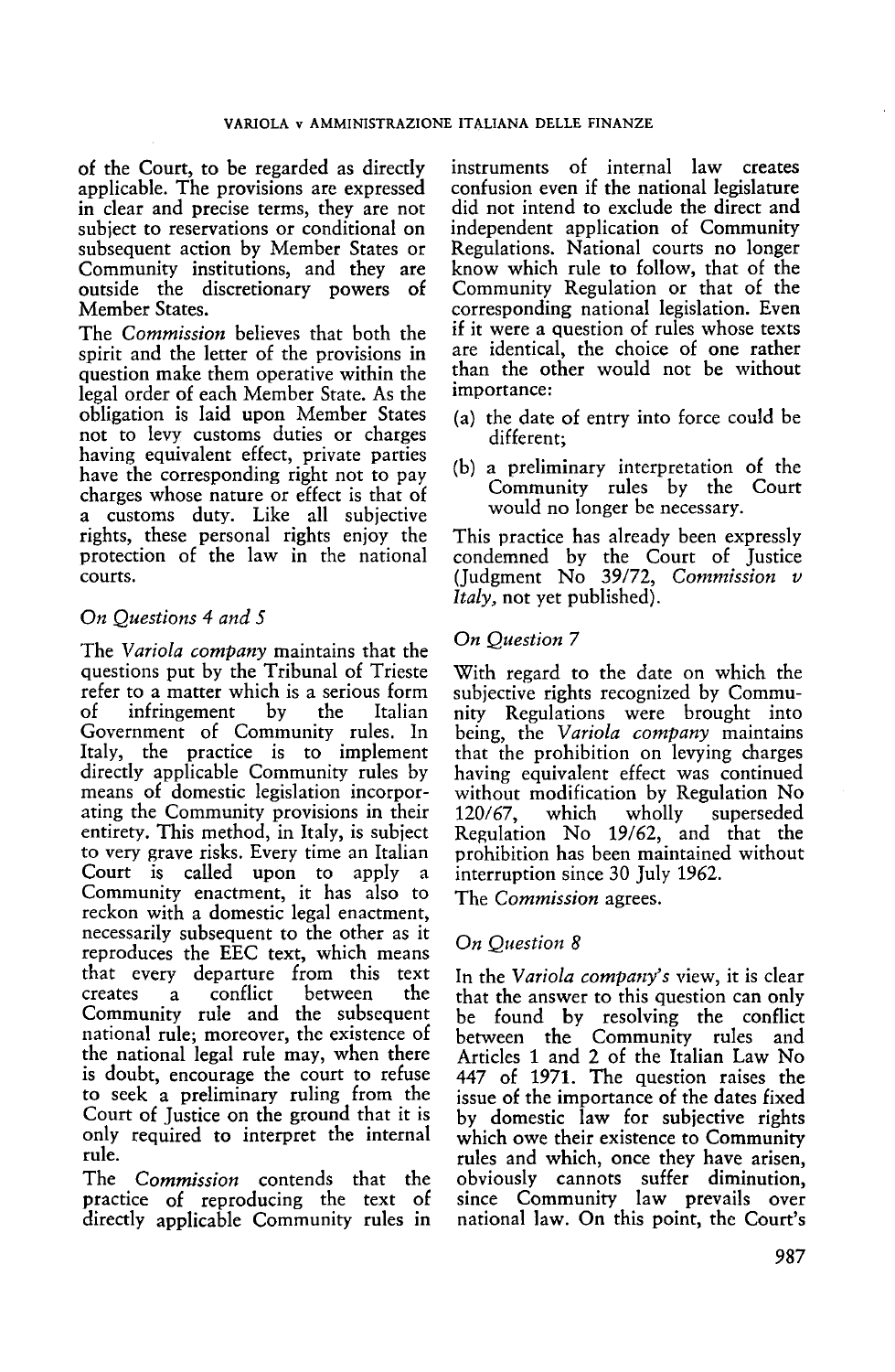judgment can only confirm, as firmly and unreservedly as possible, the supremacy of Community law even over a contrary enactment of later date.

The *Commission* points out that the issue is not <sup>a</sup> new one as it was raised in Case 84/71 *(Marimex <sup>v</sup> Italien Ministry of Finance,* cited above) specifically in regard to this very Law No 447 abolishing the statistics duty and the duty for administrative services. The Court settled the question by deciding that, as provided under Article 189 of the Treaty, Regulations are effective against any legislative measure which is incompatible with them, even if of later date. The Commission accepts that express repeal of previous national rules which are incompatible with directly applicable Community law can be of use, and even desirable from the point of view of legal certainty, but this must be <sup>a</sup> mere formality without any practical effect. If the instrument of repeal is calculated to produce different results from those envisaged by Community rules, such as, for example, in the present case, on the question when rights are acquired under them, a conflict arises which can only be resolved on the basis of the principle that Community law prevails over national law.

# Grounds of judgment

<sup>1</sup> By order of 12 January 1973, lodged with the Registry on 27 February 1973, the President of the Tribunal of Trieste asked the Court for <sup>a</sup> preliminary ruling on the interpretation of Regulation No 19 of the Council of 4 April 1962 and Regulation 120/67/EEC of 13 June 1967 on the common organization of the market in cereals and on certain questions relating to the direct effect of the rules of Community law in the legal order of Member States.

On the first question

- <sup>2</sup> In the first question, the Court is asked to declare whether the concept of charges having equivalent effect to customs duties, referred to in Articles 18 and 20 of Regulation No 19/62 and in Articles 18 and 21 of Regulation No 120/67, is the same as that referred to in Article 9 *et seq.* of the Treaty.
- <sup>3</sup> The provisions of the Treaty prohibiting Member States, in the context of trade within the Community, from levying charges having equivalent effect to customs duties is designed to ensure the free movement of goods within the Community.

The provisions of the Regulations on the organization of the agricultural market have the same purpose insofar as, in regard to trade within the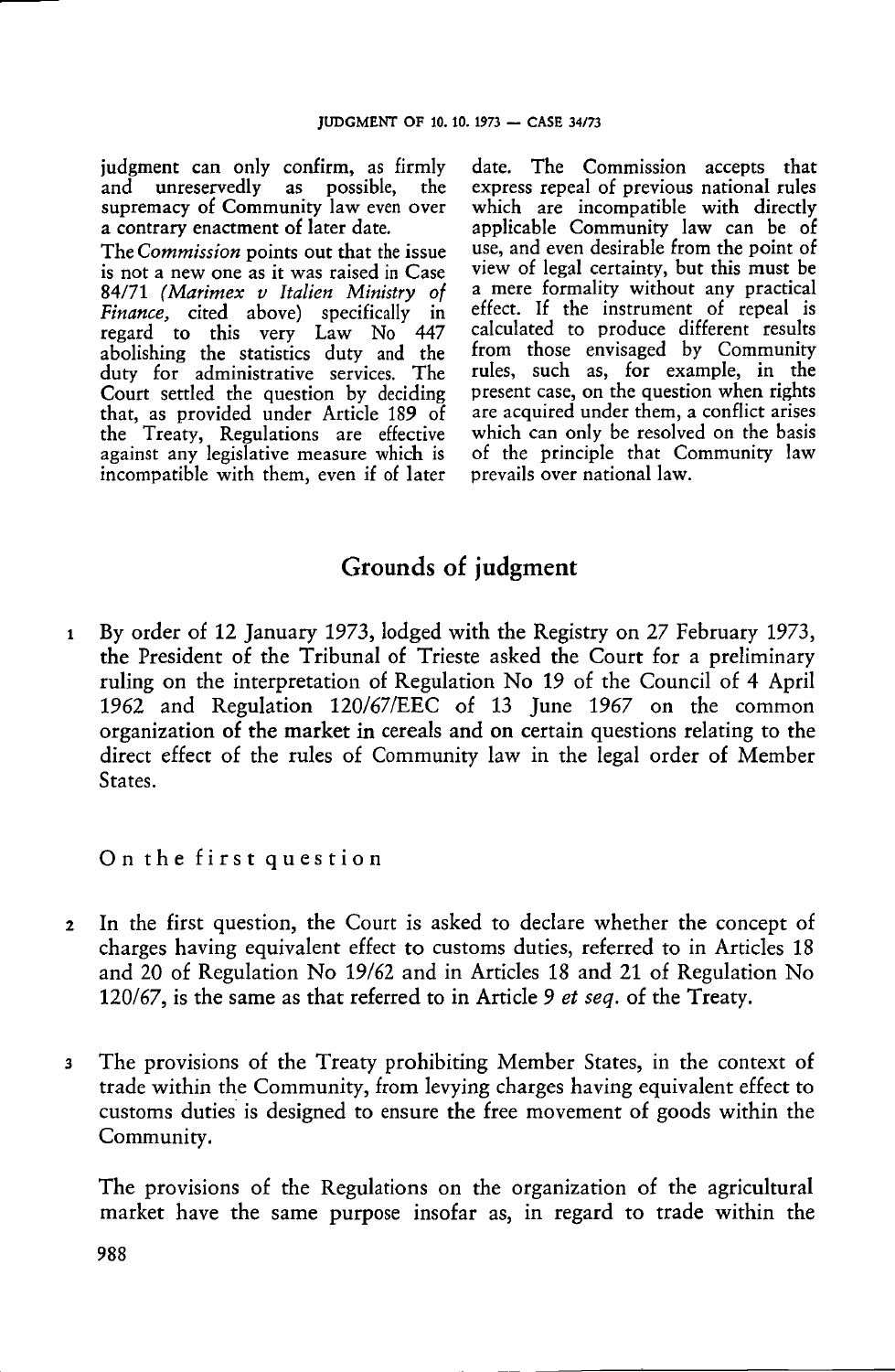Community, they forbid the levying of any customs duty or charge having equivalent effect, and also the purpose of ensuring uniform arrangements at the external frontiers of a country, insofar as they impose a similar prohibition in regard to imports from third countries.

There is no consideration which could justify different interpretations of the concept of 'charge having equivalent effect' as it appears in Article <sup>9</sup> *et seq.* of the Treaty, on the one hand, and Articles 18 and 20 of Regulation No 19/62 and Articles 18 and 21 of Regulation No 120/67, on the other.

# On the second question

- <sup>4</sup> In the second question, the Court is asked to declare whether a charge imposed solely on imported goods (whether coming from member countries or from third countries) solely because they have been unloaded in the national ports constitutes a 'charge having equivalent effect to customs duties', which is prohibited under the abovementioned provisions of the Regulations.
- *<sup>5</sup>* The file discloses that the present case is concerned with the charge designated 'unloading charge' in Article 27 of the Italian Law No 82 of 9 February 1963 on the subject of maritime charges and duties levied on goods coming from abroad and unloaded in the ports, roadsteads and wharves of the State pending final or temporary importation.

For cereals, this disembarkation duty amounts to 30 lire per metric ton.

Income from the duty is devoted to the provision and maintenance of port installations.

<sup>6</sup> The prohibition of all customs duties and charges having equivalent effect covers any charge levied at the time or by reason of importation and which, specifically affecting the imported product and not the home-produced product, has the same restrictive effect on the free movement of goods as a customs duty.

The levying of such a charge, however small, together with the administrative formalities which it occasions, constitute an obstruction of the free movement of goods.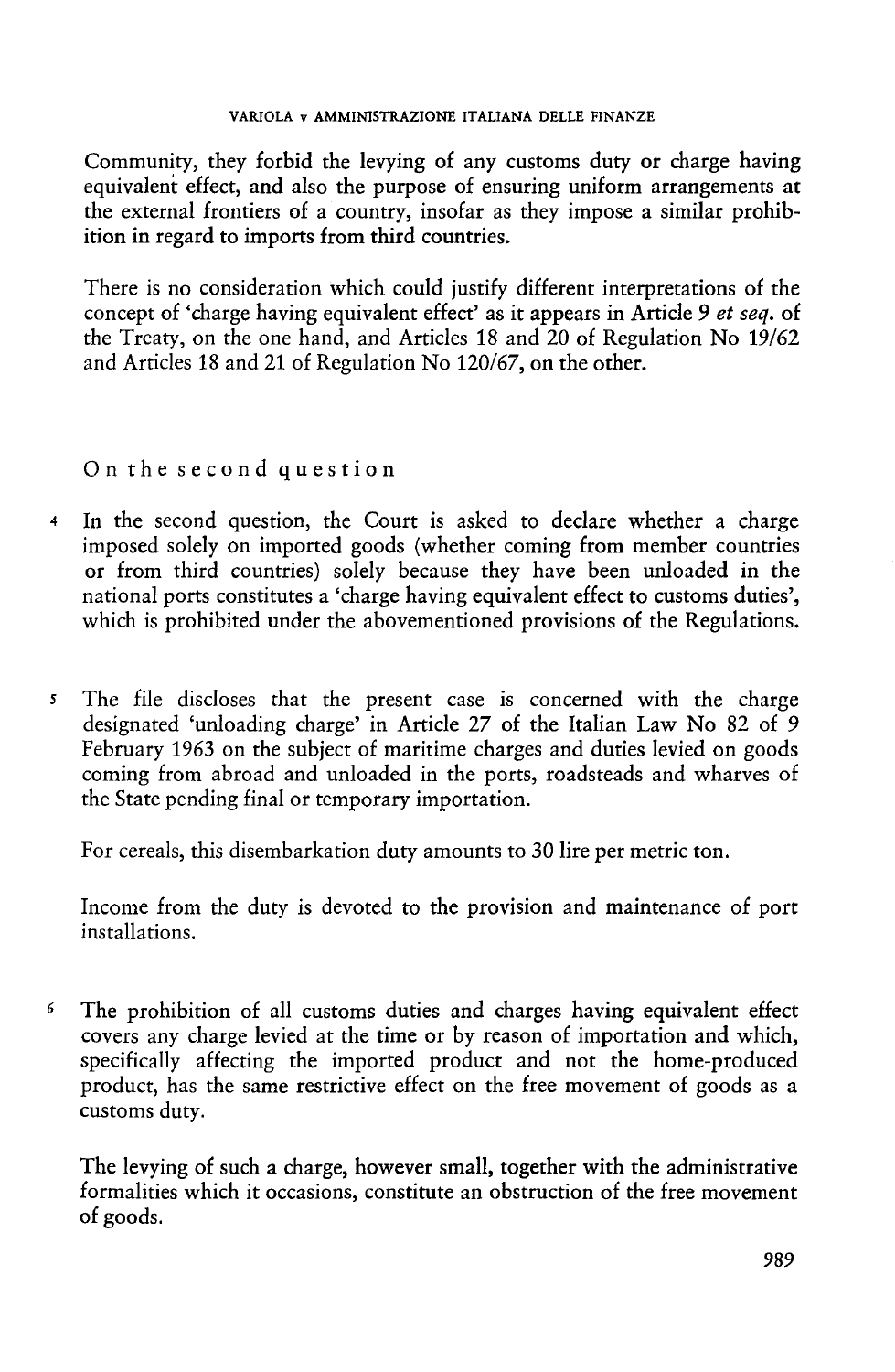On Questions <sup>3</sup> and <sup>6</sup>

- <sup>7</sup> In the third and sixth questions, the Court is asked whether the provisions of Articles 18 and 20 of Regulation No 19/62 and of Articles 18 and 21 of Regulation No 120/67 are to be considered as rules directly applicable in Member States, thus conferring rights on private parties which the national courts must protect.
- <sup>8</sup> By the second paragraph of Article 189 of the Treaty, a Regulation 'shall have general application' and 'shall be directly applicable in all Member States'.

Accordingly, owing to its very nature and its place in the system of sources of Community law, a Regulation has immediate effect and, consequently, operates to confer rights on private parties which the national courts have a duty to protect.

The answer to the question must therefore be in the affirmative.

On Questions <sup>4</sup> and <sup>5</sup>

- <sup>9</sup> In the fourth and fifth questions, the Court is, in effect, asked to determine whether the disputed provisions of the Regulations can be introduced into the legal order of Member States by internal measures reproducing the contents of Community provisions in such a way that the subject-matter is brought under national law, and the jurisdiction of the Court is thereby affected.
- <sup>10</sup> The direct application of a Regulation means that its entry into force and its application in favour of or against those subject to it are independent of any measure of reception into national law.

By virtue of the obligations arising from the Treaty and assumed on ratification, Member States are under <sup>a</sup> duty not to obstruct the direct applicability inherent in Regulations and other rules of Community law.

Strict compliance with this obligation is an indispensable condition of simultaneous and uniform application of Community Regulations throughout the Community.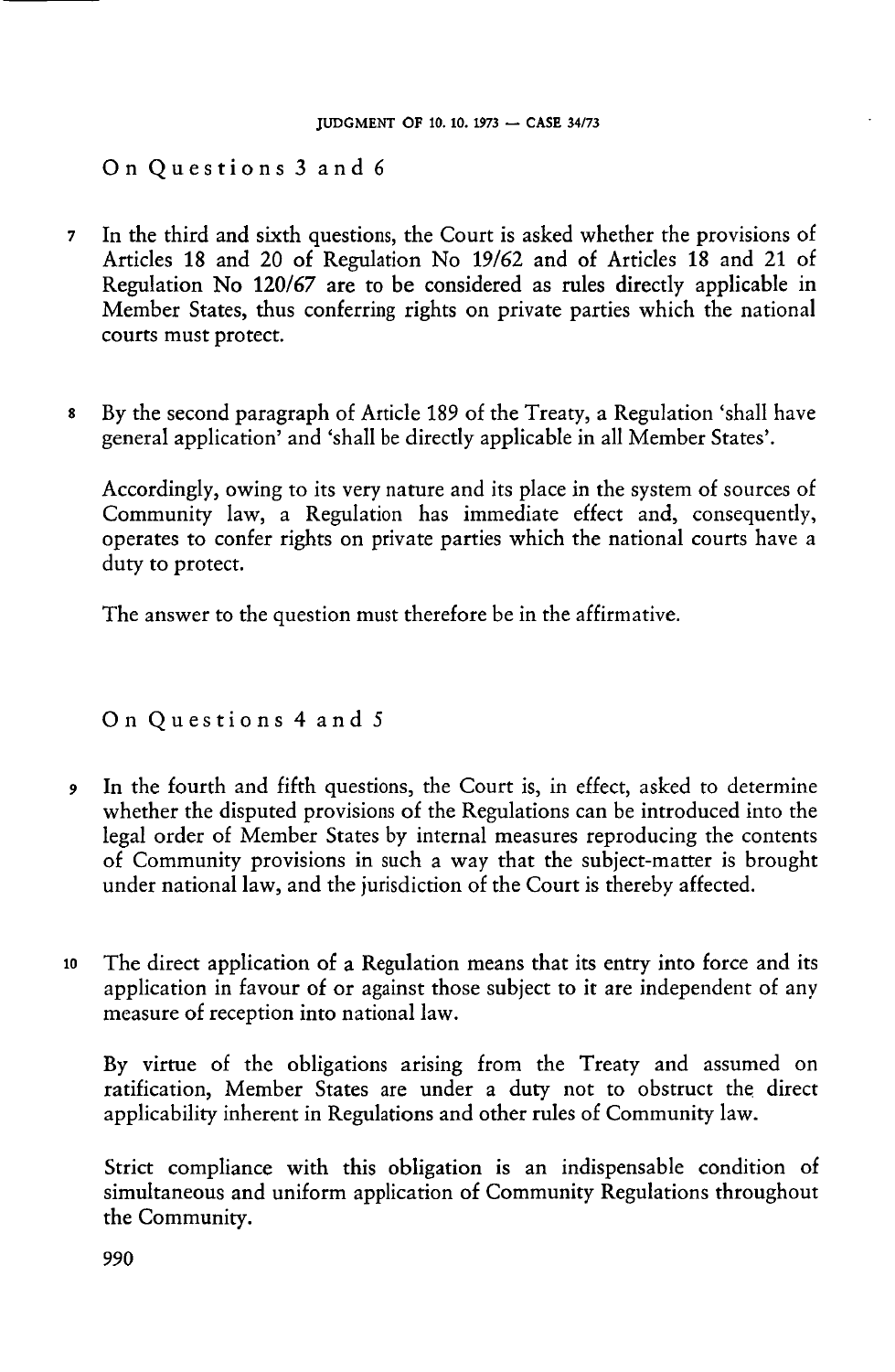### VARIOLA v AMMINISTRAZIONE ITALIANA DELLE FINANZE

<sup>11</sup> More particularly, Member States are under an obligation not to introduce any measure which might affect the jurisdiction of the Court to pronounce on any question involving the interpretation of Community law or the validity of an act of the institutions of the Community, which means that no procedure is permissible whereby the Community nature of a legal rule is concealed from those subject to it.

Under Article 177 of the Treaty in particular, the jurisdiction of the Court is unaffected by any provisions of national legislation which purport to convert a rule of Community law into national law.

# On Question <sup>7</sup>

- <sup>12</sup> In the seventh question, the Court is invited to declare whether the rights conferred on private parties under Articles 18 and 20 of Regulation No 19/62 remained valid after Regulation No 120/67 came into force.
- <sup>13</sup> Article 33 of Regulation No 120/67 provides that the arrangements set out therein were effective from <sup>1</sup> July 1967 and that Regulation No 19/62 was repealed with effect from the same date.

In the absence of valid provision to the contrary, repeal of a Regulation does not mean abolition of the individual rights which it has created.

Moreover, the prohibitions, contained in Articles 18 and 20 of Regulation No 90/62, against States levying charges having equivalent effect to customs duties, were repealed by Articles 18 and 21 of Regulation No 120/67.

It follows from this that the rights created in favour of private parties under Articles 18 and 20 of Regulation No 19/62 remained in force, without interruption, after Regulation No 120/67 came into effect.

# On Question <sup>8</sup>

 $14$  In the eighth question, the Court is asked to declare whether, by a legislative provision enacted after entry into force of the Regulations in dispute, <sup>a</sup>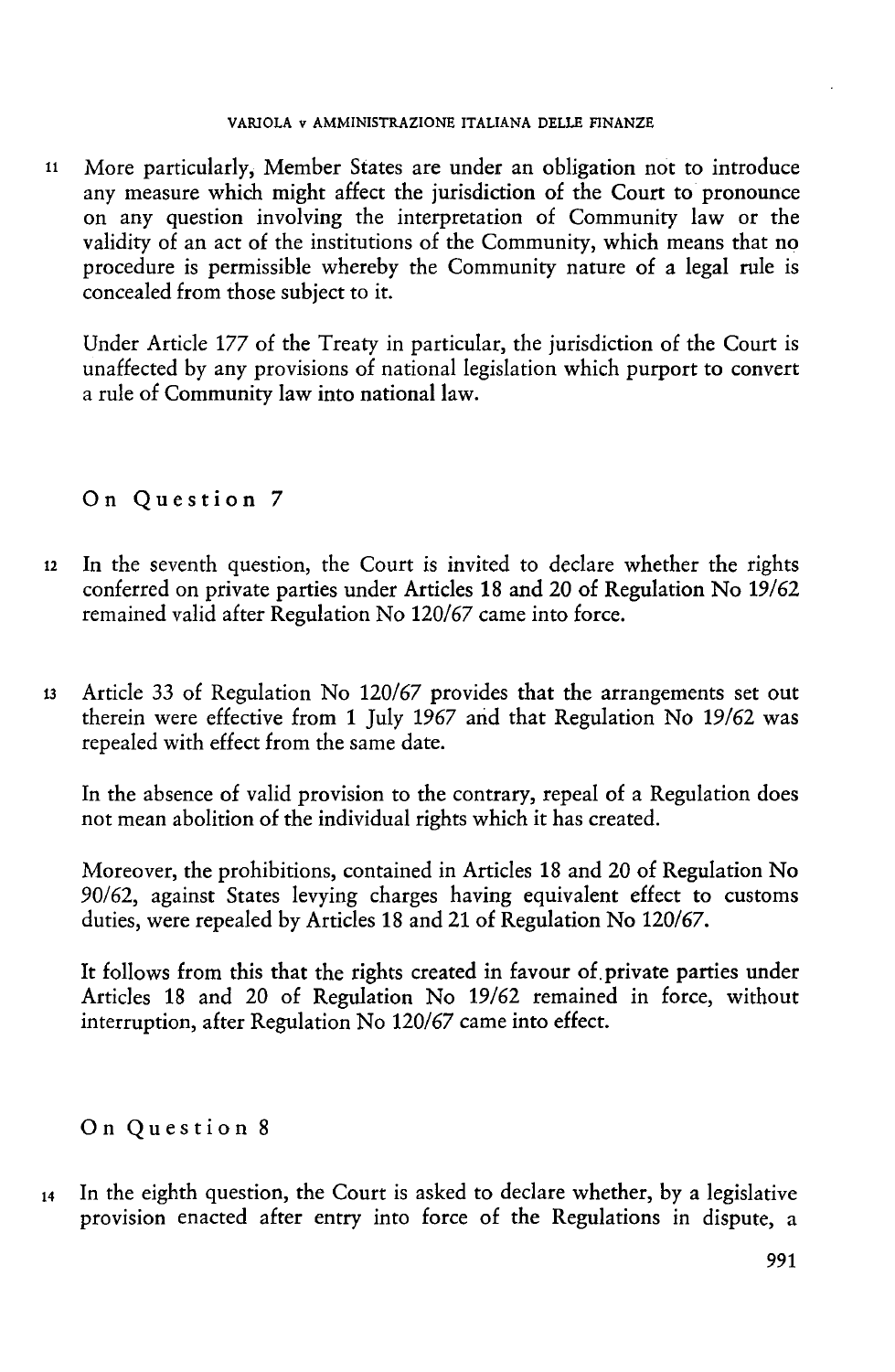Member State can change the date from which the prohibition of charges having equivalent effect becomes operative.

It is clear from the file that this question is occasioned by the Italian Law No 447 of 24 June 1971 under which were abolished the statistics duty and the administrative services duty which, in its Judgements of <sup>1</sup> July 1961 in Case 24/68 (Rec. 1969) and of 18 November 1970 in Case 8/70 (Rec. 1970), the Court declared to be incompatible with Community provisions prohibiting the levying of duties having equivalent effect to customs duties.

The Italian law provides that abolition takes effect only from the date on which the law came into force, viz. <sup>1</sup> August 1971, except for the administrative services duty levied on goods imported from other Member States, which was abolished with effect from 30 June 1968.

<sup>15</sup> A legislative provision of internal law could not be set up against the direct effect, in the legal order of Member States, of Regulations of the Community and other provisions of Community law, including the prohibition, under Articles 9 *et seq.* of the Treaty, of charges having equivalent effect to customs duties, without compromising the essential character of Community rules as such and the fundamental principle that the Community legal system is supreme.

This is particularly true as regards the date from which the Community rule becomes operative and creates rights in favour of private parties.

The freedom of each Member State to vary, in relation to itself and without express authority, the date on which a Community rule comes into force is excluded by reason of the need to ensure uniform and simultaneous application of Community law throughout the Community.

Costs

<sup>16</sup> The costs incurred by the Commission of the European Communities, which has submitted observations to the Court, are not recoverable, and as these proceedings are a step in the action pending before a national court, the decision on costs is a matter for that court.

992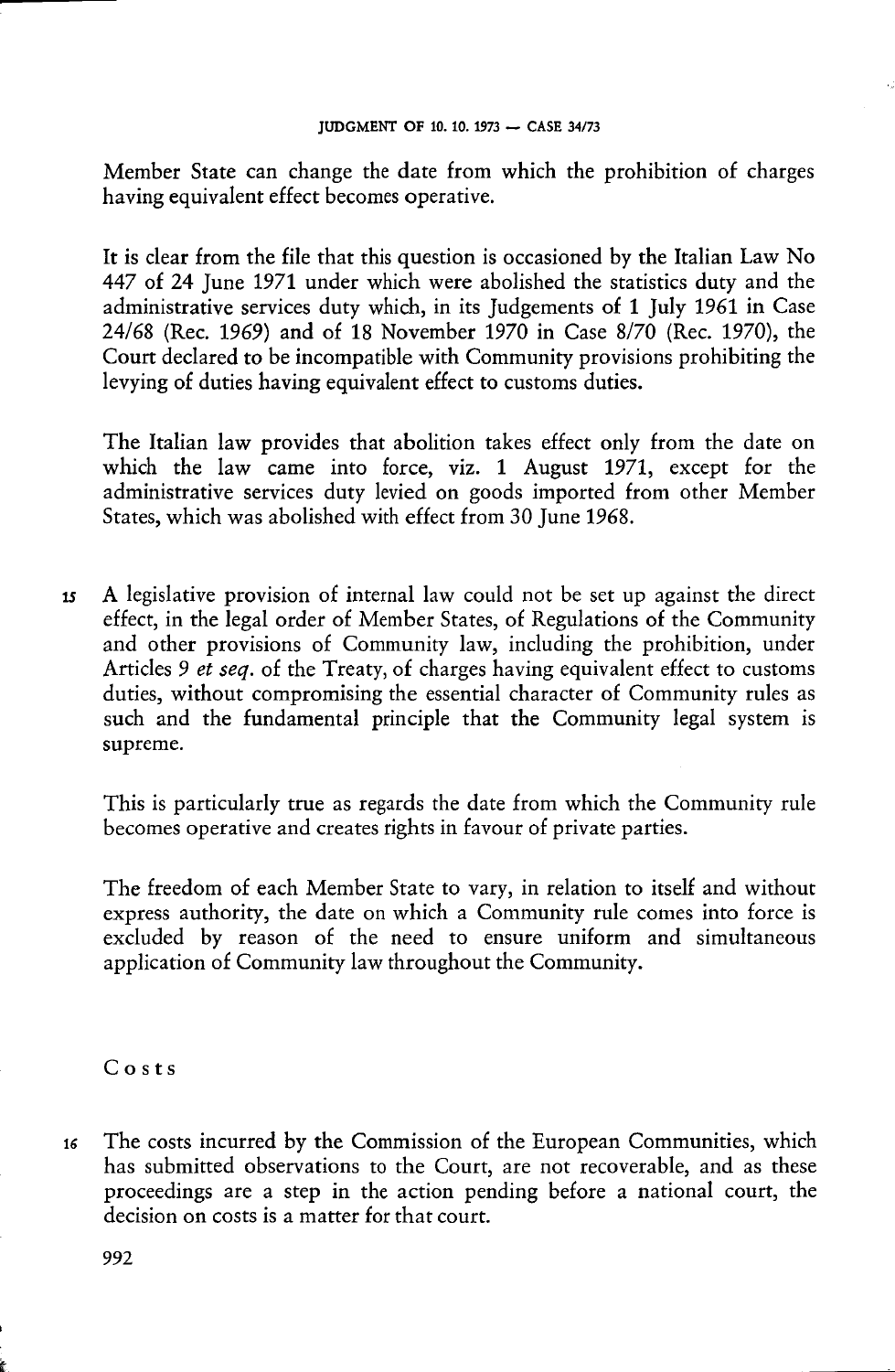On those grounds,

Upon hearing the pleadings; Upon hearing the report of the Judge-Rapporteur; Upon hearing the observations of the Commission of the European Communities and the Variola company; Upon hearing the opinion of the Advocate-General; Having regard to the Treaty establishing the European Economic Community, especially Article 177; Having regard to Regulation No 19 of the Council of 4 April 1962 on the gradual establishment of a common organization of the market in cereals, especially Articles 18 and 20; Having regard to Regulation No 120/67/EEC of the Council on the common organization of the markets in cereals, especially Articles 18, 21 and 33; Having regard to the Protocol on the Statute of the Court of Justice of the European Economic Community, especially Article 20;

Having regard to the Rules of Procedure of the Court of Justice of the European Communities,

# THE COURT,

in answer to the questions referred to it by the President of the Tribunal of Trieste by order of 12 January 1973, hereby rules:

## On Question <sup>1</sup>

1. The concept of 'charge having equivalent effect' under Articles 18 and 20 of Regulation 19/62 and Articles 18 and 21 of Regulation No 120/67 must be taken to have the same meaning as in Articles 9 et seq. of the Treaty.

## On Question <sup>2</sup>

2. A charge which is imposed exclusively on imported goods solely because they have been unloaded in the national ports constitutes a 'charge having equivalent effect to a customs duty' and is accordingly prohibited so far as the importation of cereals is concerned, whether from other member countries or third countries, under Articles 18 and 20 of Regulation No 19/62 and Articles 18 and 21 of Regulation No 120/67.